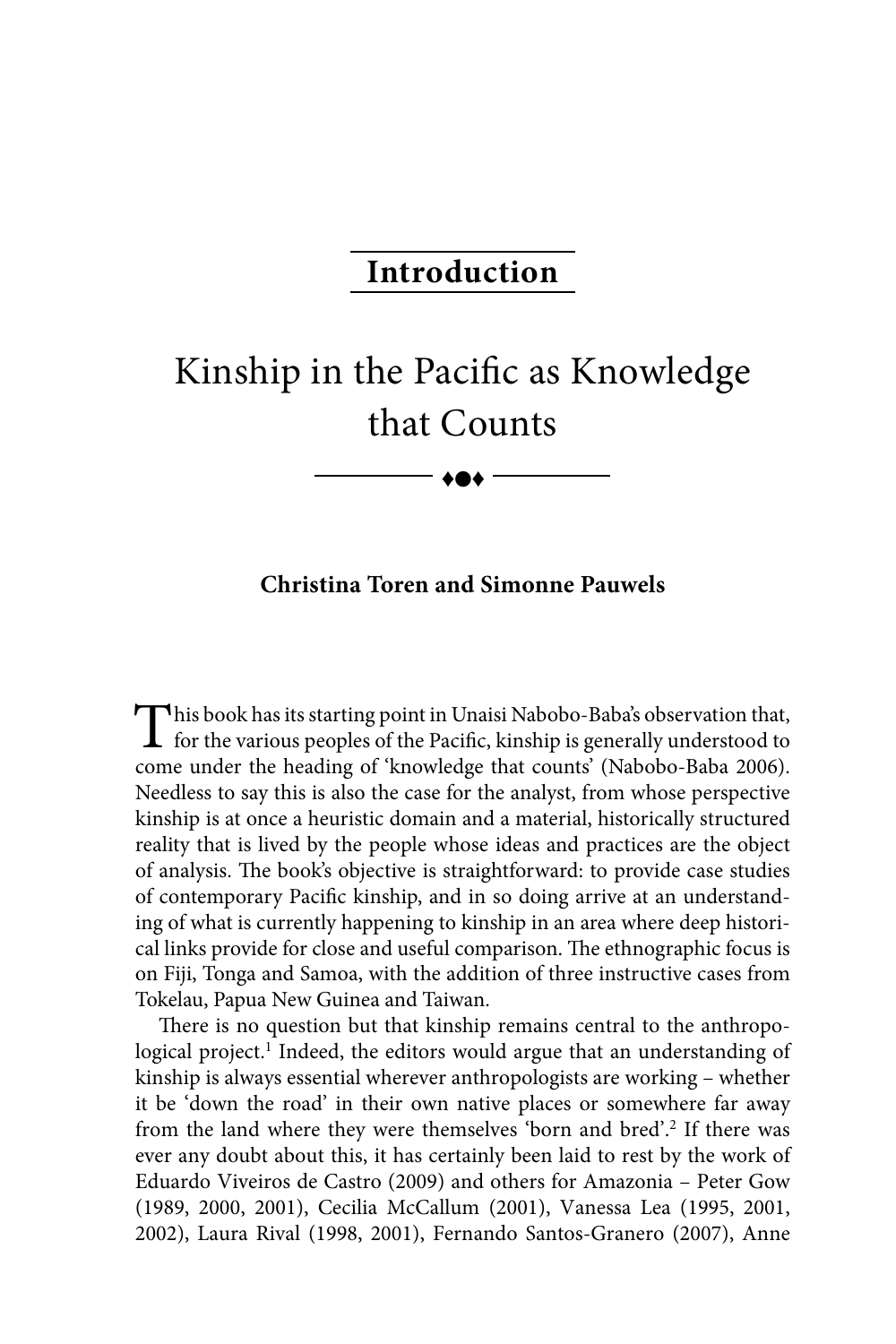Christine Taylor (2000), Aparecida Vilaça (2002, 2005) – and of numerous Pacific specialists, especially Mac Marshall (1981), Marshall and Cougghey (1989), Marilyn Strathern (1985, 1988), Jadran Mimica (1991) and, more recently, Rupert Stasch (2003), James Leach (2003), Sandra Bamford (2004) and Bamford and Leach (2009). In a recent wide-ranging review essay, Marshall Sahlins finds in certain of their works the answer to the question of what kinship is: a quality he denotes as 'mutuality of being' (Sahlins 2011). No one would disagree – after all, mutuality is precisely what characterizes human collectivities.

♦

Sahlins' chapter ends with a celebration of Viveiros de Castro, whose 'work offers a revelation of a certain cultural order of intersubjectivity in which kinship takes a fundamental place, indeed a cosmic place' (ibid.: 239) – an observation that is, of course, as true for the Pacific as it is for Amazonia. Sahlins's ultimate objective, however, is to persuade cultural anthropologists, and perhaps especially cultural anthropologists in the USA, that Schneider (1984) did not put paid to the study of kinship; indeed, that following through the position he proposed – that kinship is 'culturally specific' – has made it possible for kinship to re-emerge as a central object of analytical concern.

At the same time, there is a fundamental problem with Sahlins's argument – one pointed out by Adam Kuper (2013) – that, because Sahlins is a committed 'cultural determinist', his argument depends on the dismissal of any idea that biology or what one might call, more broadly, physical substance has any significant part to play in the ideas and practices of kinship that feature in the lives of many peoples across the globe. Kuper's trenchant critique of the two extremes of the culture versus biology argument ends with the following observation: 'Like most of the important things in our lives, kinship is surely a matter of biology, of beliefs and concepts, and of social institutions and social pressures. Ultimately any kinship system is also constrained by brute necessity. You can't just make it up' (ibid.: 12).

One might take further the implication here that the problem for Sahlins, and for cultural anthropologists in general, resides in their taken for granted distinction between biology and culture. This distinction itself is historically constituted, and as such surely should not be used as a means of explaining the ideas and practices of the many peoples across the globe whose ideas of what it is to be human have their own historical inevitability.<sup>3</sup> History is, however, likewise a problem for Sahlins because he holds history to be, like culture, external to human beings and, as it were, imposed upon them – culture being a matter of 'received meanings' and history the process in which these same meanings are 'risked in action' and, possibly, transformed as a function of a clash between 'cultural schemes' (see Sahlins 1985;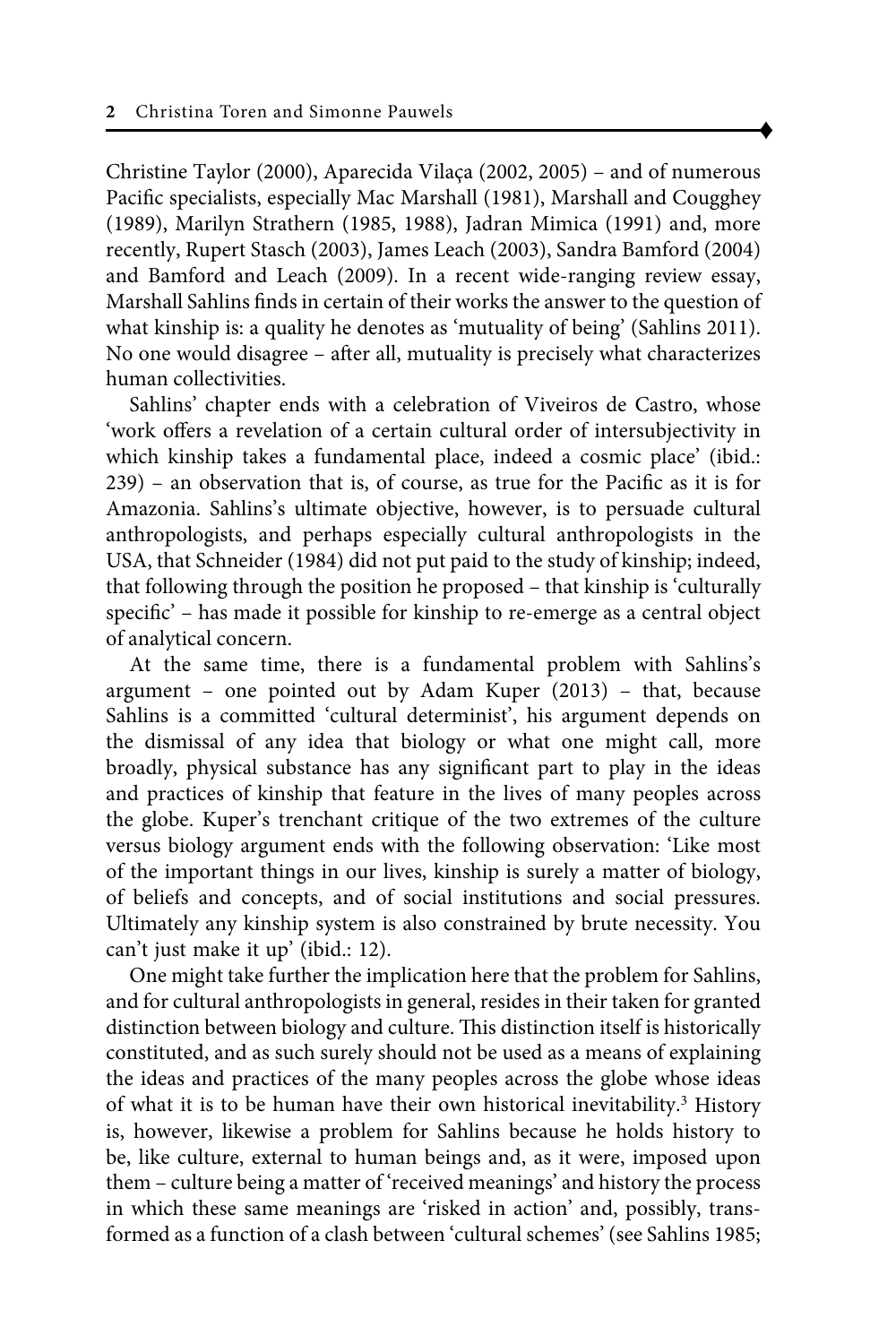cf. Toren 1988). If, however, we take the view that human autopoiesis is through and through itself a historical process, then it is possible to arrive at the awareness that literally every aspect of any given human being is historically constituted – from our genes to our most private thoughts – and that, from an anthropological point of view, the challenge is to derive a unified model of human being that provides a way in to understanding human uniqueness as a function of historical differentiation (see Toren 2012a, 2012b).

♦

It is generally accepted in principle that history explains everything about us human beings. The problem is that history seems difficult to arrive at even once we have conceptualized it. What is under discussion here is not history as something external to us, confined to the past, nor history as it is known or generally understood, nor history as it is written, nor the personal history we can recollect and tell to others, but rather history as it is lived. An understanding of history as lived enables us to think about our in-all-respects-material selves as emergent, autopoietic – self-creating, self-producing – products of a past that from moment to moment evinces itself in the present in every aspect of our being and that is even now giving rise to a future we cannot surely predict even for ourselves as particular persons.

What is difficult to realize and to remain conscious of is the fact that we *are* our history, that from moment to moment, in literally every aspect of our being, we at once manifest our history and live its all-pervasive presence. Our history is not merely a part of us; it is the whole of us – we are constituted by the history that informs our entire being from conception throughout gestation in the womb, from our birth onwards throughout all our lives, to the very moment of our death. This history that continues to give rise to each of us in all our uniqueness is, at its most general, a material history of social relations that have transformed and continue to transform over the millennia that produced us as contemporary human beings in all our dynamic complexity. In other words, and to make the point as plainly as possible, social relations were always, and continue to be, fundamental to what it is to be human and like any other aspect of being human were always, and continue to be, differentiated in the course of daily life. Thus social relations at once transform and are inevitably transformed over time by we humans whose lives at any time and place may be understood to manifest a distinctive form of social relations. Any given human being's particular personal genetic profile is one dimension of this social history, and cannot properly be understood in isolation from it.

This theoretical position demands a brief consideration of how we theorize mind. Toren's formulation, discussed in detail elsewhere, is as follows: in respect of any one of us, mind is a function of the whole person that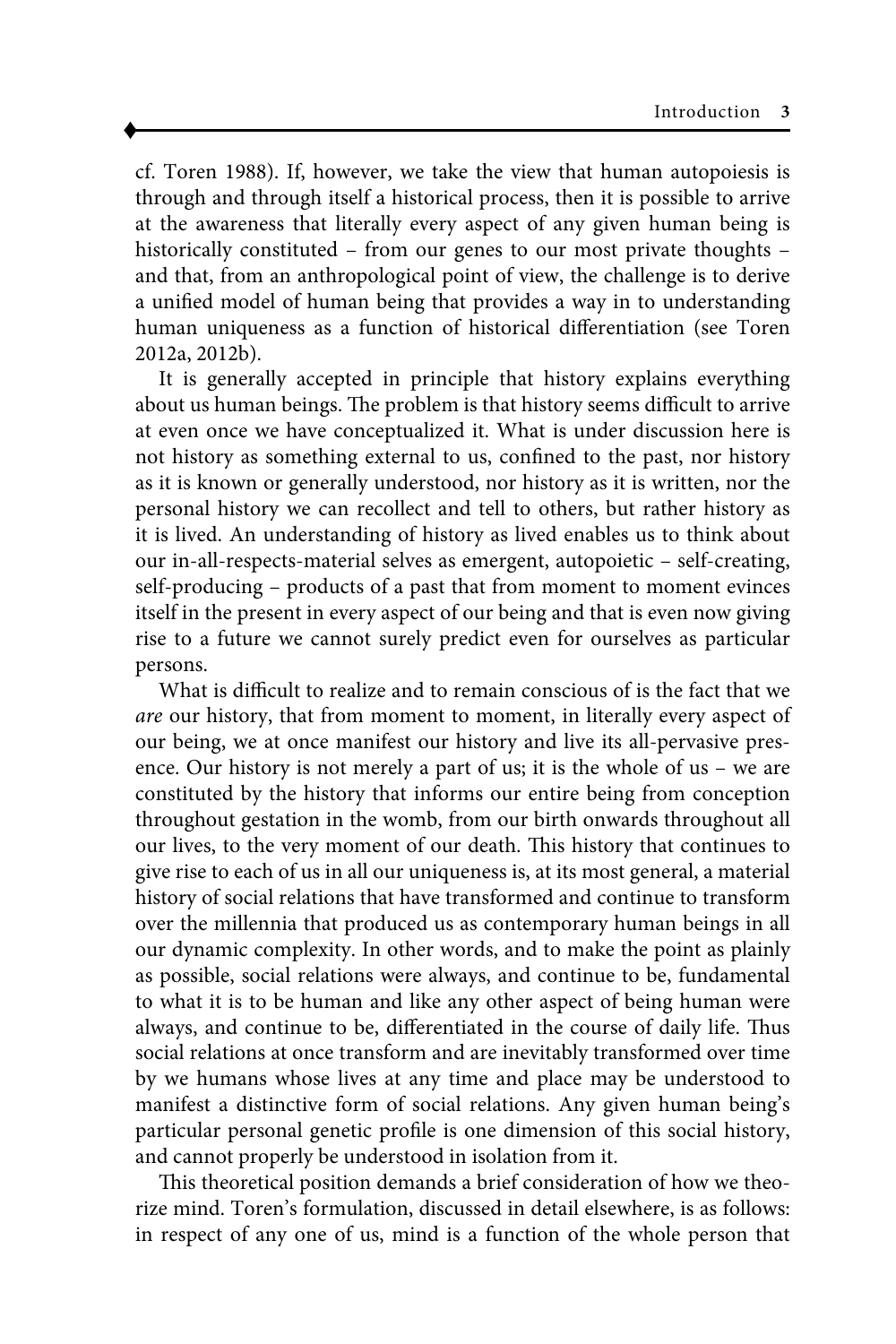is constituted over time in intersubjective relations with others in the environing world (Toren 1999b, 2012a, 2012b). The constituting process is to be understood as at once biological, social and psychological, such that at any given time, in all aspects of our being, each one of us manifests the history of social relations that continues to make us who we are. Furthermore, like all other living things, we humans inhere in the world and, as humans, it is given to us to find out and objectify its aspects as a function of consciousness. The challenge for the human scientist – for the anthropologist in particular – is to demonstrate the historical processes that continue, over time, to give rise to salient aspects of the ontologies and entailed epistemologies that at once unite and differentiate us humans through time and across regions of the world (see Toren and Pina-Cabral 2012). In the present case, the focus is on kinship as the lived artefact of a long, long history of regional differentiation in which transformation and continuity over time are aspects of the self-same process.

♦

The case studies collected here concern kinship as one aspect of history as lived. They are all intended to show how the study of kinship provides the analyst with a way in to understanding its fundamental importance, but also its articulation with other heuristic domains – exchange, for example, or gender or cosmology. It follows that ideas of kinship are historically variable, but given the close historical links between Pacific peoples, case studies of kinship ideas and practices across the region are bound to supply fascinating comparisons. It is worth stressing here that it is history that differentiates our case studies from one another, and history which, at the same time, provides for a perspective on Pacific kinship that recognizes that continuity and transformation are a function of the self-same process that day to day brings particular forms of kinship into being.

The essays achieve their objective through analyses of kinship as lived, with certain of them being concerned with kinship terminologies in order to provide a deeper, more nuanced understanding of their use. In most of the case studies, as is fitting for the Pacific, the focus is on the relation between brothers and sisters and its broader implications for marriage, and for differential status in the polity at large. As will be shown, this relation is a core relation, for some the starting point of kinship. Even when kinship is forgotten or yet-to-be found out, one can observe, during rituals, when the exchange of gifts is overwhelming, how kinship is made evident in gifting. People give as if they are brothers and sisters, or kin, and accordingly are seen to be kin. Thus the essays in this volume are bound together by the idea that to know about kinship and sisters and brothers is to know about political economy, and that to know about political economy is to know about kinship and sisters and brothers.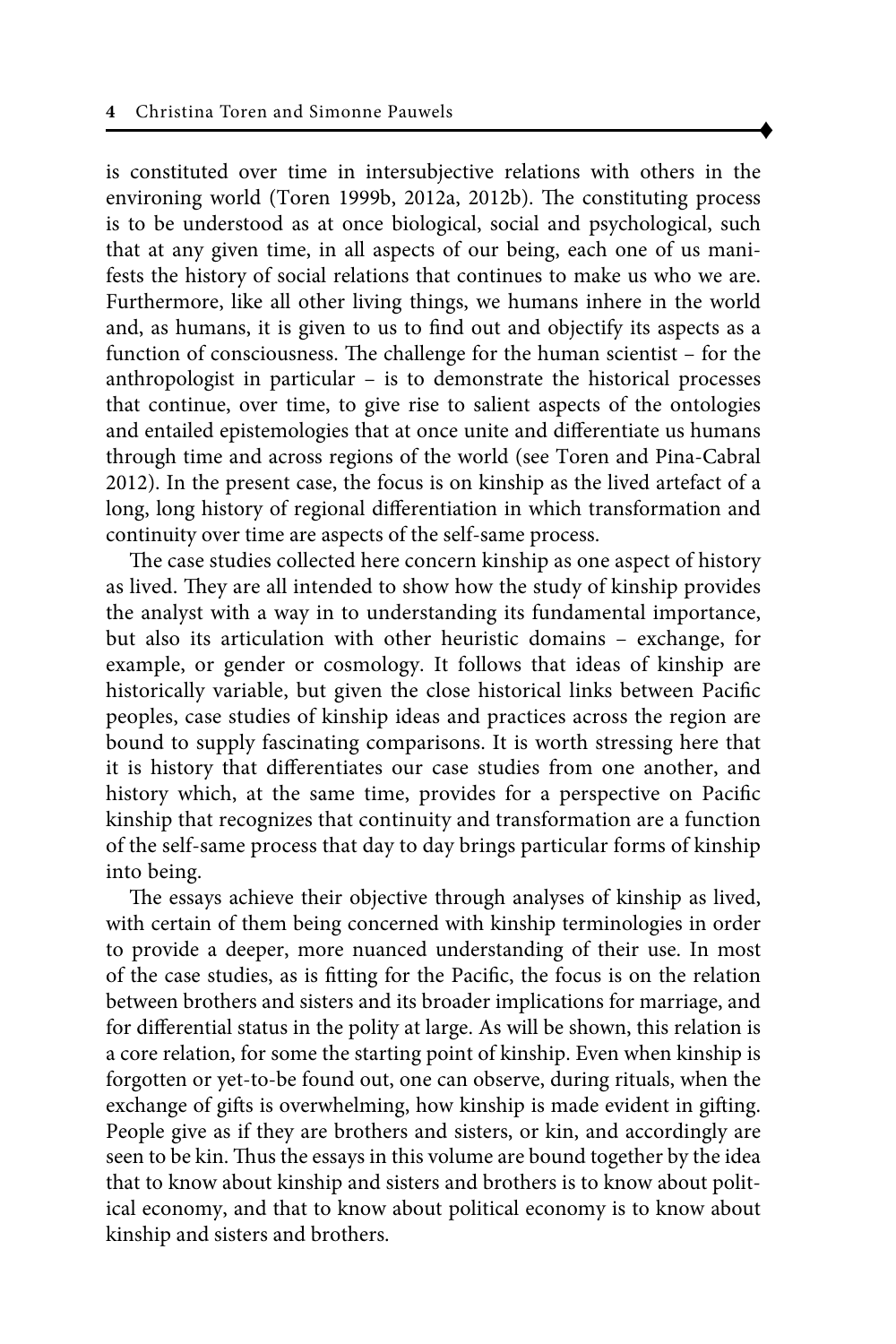### **Kinship and Political Economy**

♦

Each of the chapters pays a good deal of attention to the articulation of kinship with political economy. Thus, for Fiji, Nabobo-Baba (Chapter 1) argues that *veiwekani* (kinship) is best understood as relationships that obtain within and across chiefdoms and, by virtue of their continued acknowledgement, in one movement build and constitute the continuing strength and stability not only of kinship as such, but of the *vanua* ('country', 'land', 'place') and all that it contains – chiefs, people, fauna and flora, and ancestral spirits. It is important here to note that Fijians are not making a distinction between what we designate, for heuristic purposes, 'political economy' and 'kinship'. Thus Nabobo-Baba's examination of gifts of land by one *vanua* to another shows that such gifts are always conceived of in kinship terms. Knowledge of kinship is important knowledge, and is intrinsically connected to the philosophy of *sautu* ('peace and plenty'), or what constitutes a good life. This chapter shows how deeply embedded in everyday kinship practice are ideas of *loloma* and *veilomani* (compassion and love), of *kauwai* and *veikauwaitaki* (care), and how they are understood to be essential to sustaining the *vanua* in all its manifestations.<sup>4</sup> Nabobo-Baba shows how it is possible to see in *i solisoli* (gifts of land) how *veiwekani* is (re)constituted in forms that emulate, extend or, in some cases, disrupt ideas concerning the nature of the *vanua*.

Ching-Hsiu Lin (Chapter 2) shows how kinship and political economy implicate one another – a finding that is the more evident in a situation where new economic arrangements are producing concomitant effects in kinship and in social organization at large. The chapter examines the implications of the monetization of exchange for relations between *sapah* (household) and *gxal* (feast group) among Truku people in Taiwan. During the pre-colonial period, Truku people lived as hunter-gatherers in the mountain areas of the island; their kinship system was bilateral. The household, based on a couple and their unmarried children, was the basic kinship, ritual and economic entity. The exogamous feast group was comprised of different households, and residence on marriage was virilocal. In terms of marriage exchange, the groom's household should pay bridewealth (pigs) to the bride's household, which was obliged to distribute a portion of the wedding gift (pork) to each household of their feast group. Thus the definition of the household and the feast group was associated with marriage. With the advent of cash crops and the imposition of land reform on Truku society in the 1960s, Truku exchange came to be mediated by the market, and bridewealth and the wedding feast were monetized. An ethnographic analysis of the wedding ritual shows how the monetization of marriage is transforming relations between Truku people in respect of the constitution of the household and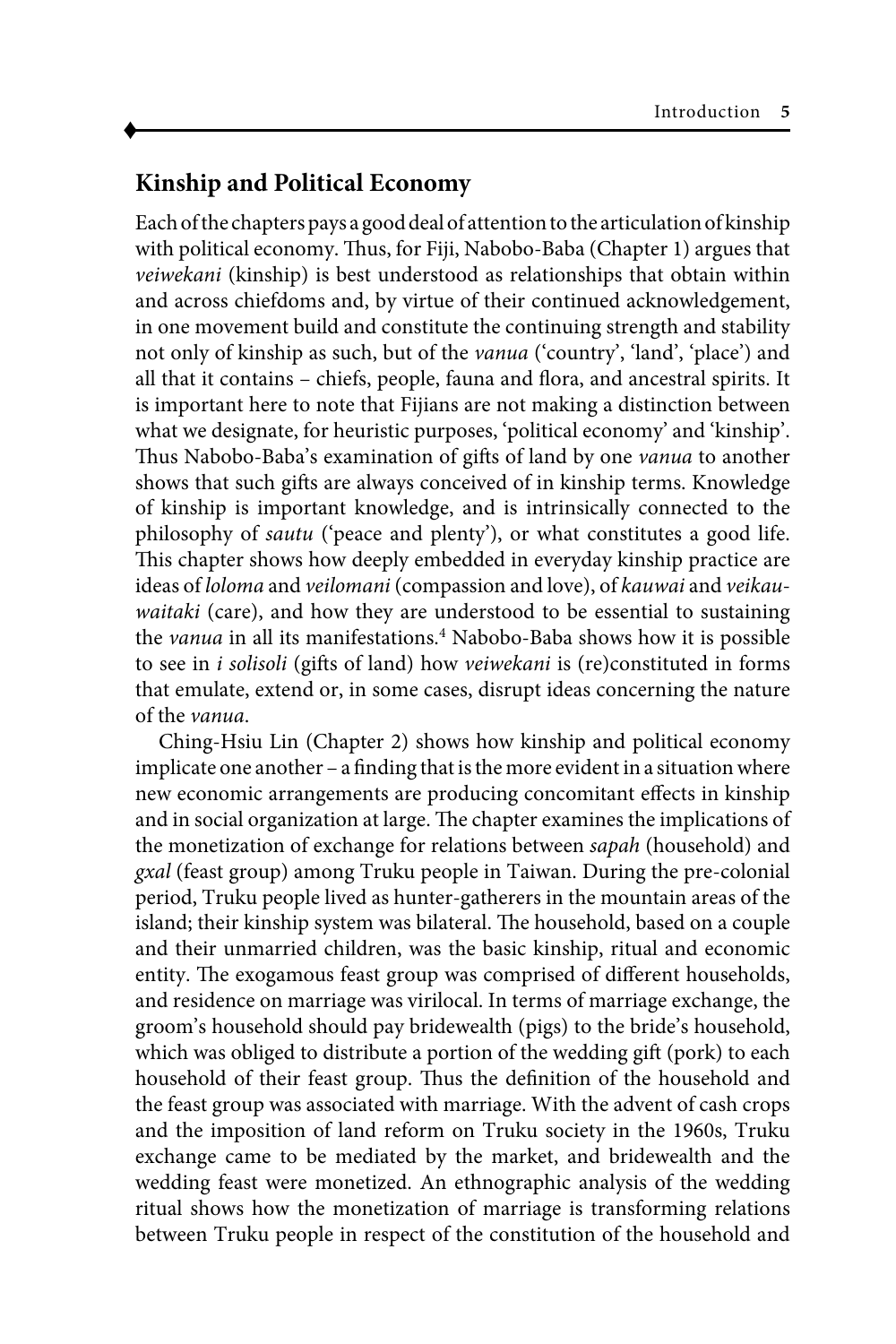the feast group and, in the process, is creating a socio-political hierarchy between richer and poorer households.

♦

Jara Hulkenberg's argument (Chapter 3) likewise looks at the nature of ceremonial exchange, among Fijians in the United Kingdom. Her research on the uses of *masi* (Fijian barkcloth) in rural, urban and overseas settings reveals the perseverance of various forms of exchange and kinship obligations in daily and ceremonial life. Hulkenberg argues that current forms of exchange and the pressure to fulfil kinship obligations ultimately stem from pre-Christian ideas concerning sacrifice and tribute, where all forms of ceremonial exchange were directed towards the ancestor gods, from whom divine blessings were sought. With Christianity, many forms of ancestor god worship disappeared, but even so the necessity to acknowledge kinship obligations remains central to day-to-day life, as does the preference for ceremonial exchange over monetary transactions. The analysis suggests that, by virtue of reaffirming connectedness to the *vanua* – the reference here being to Fiji at large and its component *vanua* (referred to above) these ceremonial practices provide for attendance on the ancestral gods, and facilitate the hierarchical kinship relations that structure relations between Fijians, no matter where they are located. Those Fijians who are unable to live a life 'in the manner of the land' (*i tovo vakavanua*), that is to say, fulfilling kinship obligations, risk godly repercussions and put in jeopardy their connection to their *vanua*.

Pauwels (2015) comes to the same conclusion when comparing city-dwellers to village people in Lakeba. It seems that for city-dwellers the brother–sister relation becomes even more important. The place of the eldest sister (see Pauwels, this volume) is not foreign to this, neither is the wish to be buried in the *vanua*. But a man is also eager to send his children to his brother's house in the city; a sister living in her husband's house is less comfortable doing this. Pauwels also observed that sending remittances is more active between brothers and sisters than between same-sex siblings or children and parents; note, however, that parents can be the ultimate beneficiaries of part of it.

Gender and household studies, along with studies of so-called house societies, have shown how kinship and other aspects of social formations may bear upon each other (Collier and Yanagisako 1987; Pauwels 1990, 1994; Toren 1990; Carsten 1995; Carsten and Hugh-Jones 1995; Théry, Bonnemère, Downs and Taylor 2008.) Ingjerd Hoëm (Chapter 4) shows how such an approach provides for an exploration of how kinship and gender, and political and other aspects of existence, are orchestrated through ritual practices – broadly defined as the choreography of life – into recognizable segments. The analysis shows how the process of 'making sides' is present in Tokelau kinship and social organization; it is also evident in, and arguably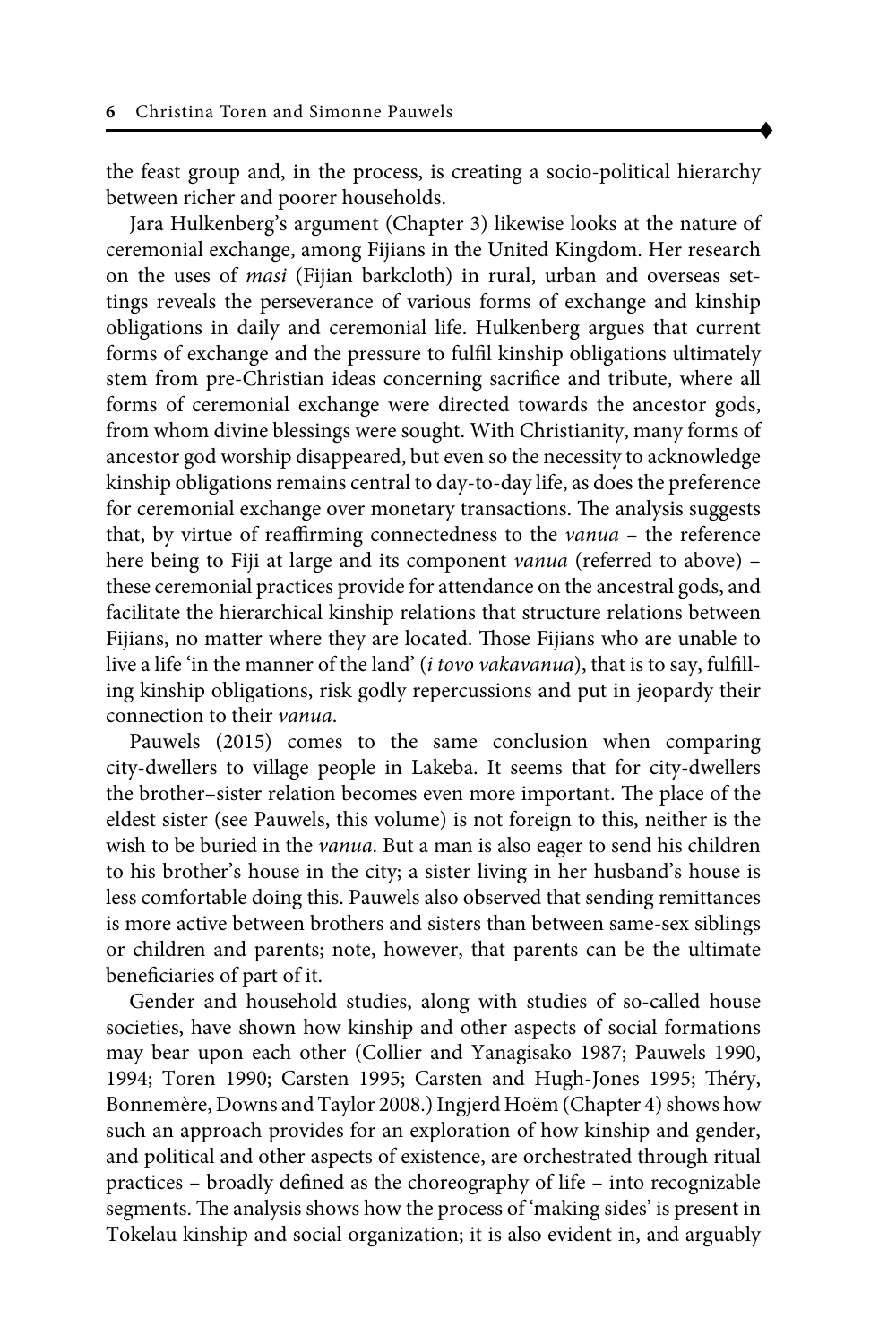created by, ritual practices. Across different contexts, the pattern of 'making sides' is replicated, but the role, function and purpose of the activities involved vary. A mastery of relationships and characteristics, of people and situations, allows one to orchestrate the creation of sides through separation, and to facilitate the coming together of sides in a temporary unity – at once material and ideational. As Tokelauans describe the principle inherent in this dynamic, '*fau ma vehi*, "we put together (build, join) and we take apart (split, destroy)"'.5

♦

Svenja Völkel (Chapter 5) provides a linguist's perspective on Tonga's highly stratified society with its *tu'a/'eiki* status distinction among kin. This hierarchical structure, which is of central importance to daily life, informs and is informed by kinship classification. According to Lowie (1928) and Murdock (1949), the Tongan kinship terminology can be classified as 'bifurcate merging Hawaiian type'; that is, the same term applies for father and father's brother (*tamai*), while there is another term for mother's brother (*tu'asina*), and the same term is used for siblings and cousins. A more detailed analysis reveals that the distinctive features of Tongan kinship terminology coincide broadly with those on which the relative *tu'a/'eiki* status is based.

The kinship terminology expresses this specific social stratification in an unequivocal and unambiguous way. Furthermore, Tongan makes use of two different possessive categories – where possession is inalienable (O) or alienable  $(A)$  – in reference to kin and while the idea of 'control' seems to determine the choice of O or A, the relative *tu'a/'eiki* status does not provide an explanation for all cases. Völkel's careful and fascinating analysis shows that, in respect of kinship terminology, the A/O dichotomy seems rather to be based on the idea of control over birth that is ascribed to the mother and the father's sister. Her chapter makes it clear that the subtleties of kinship terminology in use continue to have much to tell us about historical transformations already accomplished and those evidently in process.

#### **Kinship and the Sister–Brother Relationship**

The next few chapters all concentrate on the relation between sisters and brothers. They show that this relationship very often has to be considered across two generations, and even through two pairs of brothers and sisters, to get an overall view of its implications, especially where life-giving and life-taking capacities are at stake. Since the first writings on siblingship, as noted by Mac Marshall (1981), opposite-sex siblings seem to be an expression of complementarity, as if together they were one, or as a Lakeban villager formulated it, 'when I see my sister, I see me'. He would not say the same about his wife, who, on the contrary, is seen as taking him away from his sister. Different chapters in this volume (by Bonnemère, Cayrol,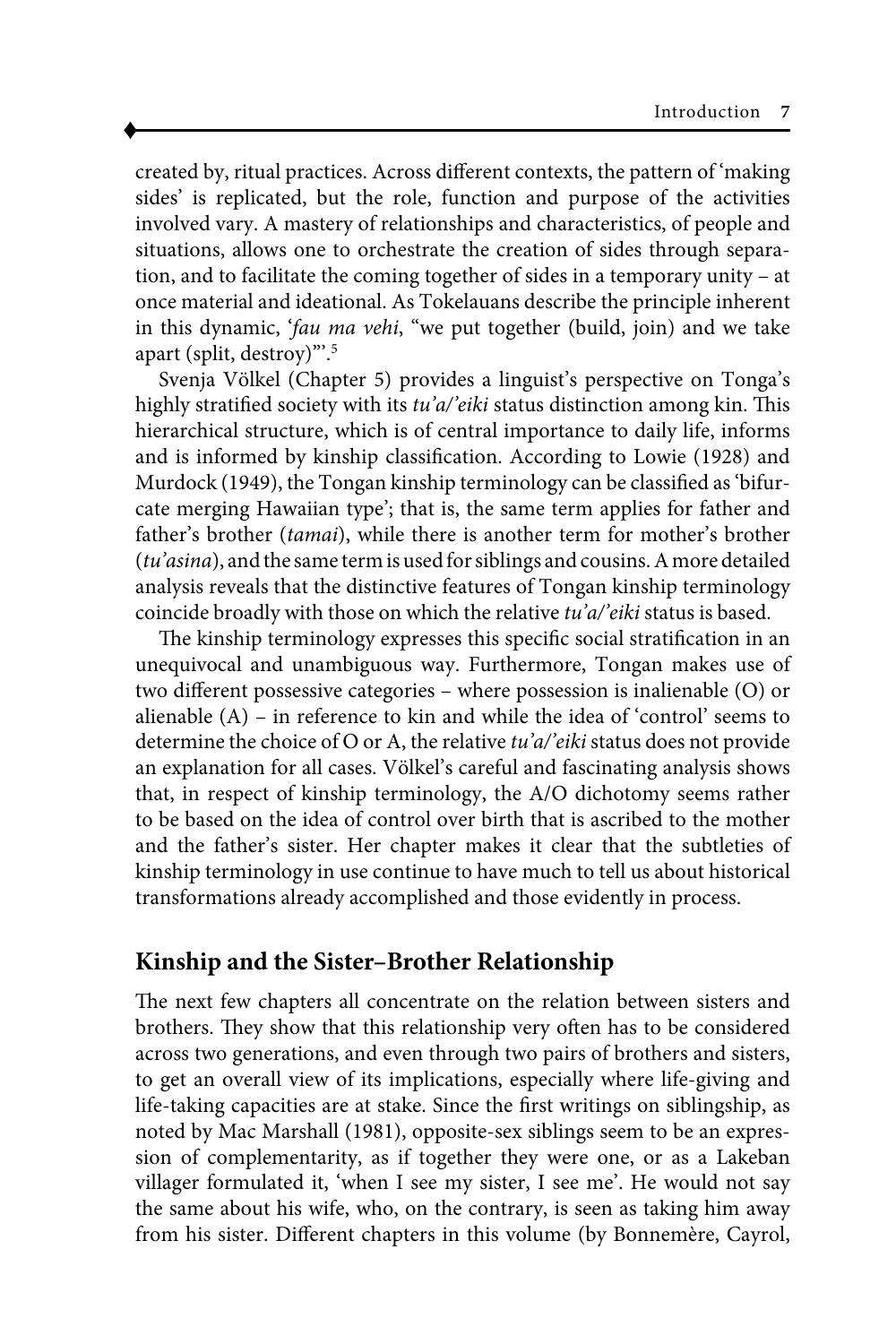Douaire-Marsaudon, Pauwels; see also Pauwels 2015) show the primordial role of the opposite-sex sibling in the procreative power of the other. Sisters intervene in their brothers' fertility, brothers play a role in their sisters'. The child of the one is also the child of the other in ways which are described in detail.

♦

Pascale Bonnemère (Chapter 6) examines the relation between brothers and sisters among the Ankave-Anga, who hold that brothers and sisters share the same blood but that only women, therefore sisters, transmit it to their children. The brother–sister relationship is emphasized during the male ritual cycle, which transforms a young boy into an adult man, a warrior and a father. Bonnemère argues that this emphasis is related to the importance given to the position of the mother's brother and to the avuncular relationship. Among all male kinship statuses, only that of maternal uncle is endowed with the capacity to influence another person's own life and lifegiving abilities. The analysis relies on diverse ethnographic materials: the actions a sister must perform, and the taboos she must respect for her brother during the various stages of his initiation; the content of the relationship between a married sister and her brother, and the exchanges that take place during her married life; the content of the relationship between a maternal uncle and his nephews and nieces.

Through the analyses of the sister–brother relationship in daily interaction and in ritual performance, Simonne Pauwels (Chapter 7) shows that, for the Fijians of the Lau islands, the *mana* and superiority of sister's children or *vasu* over their maternal uncle stems from the (eldest) sister's superiority over the brother. Her investigation of the history of the founding of the present-day chiefdom in Lau shows how the *vasu* (sister's child) doubly represents the whole *vanua*, being a synthesis of its relations both with the exterior, as *vasu levu*, and the interior, as *vasu taukei*. Sisters and daughters played an important role in the building up of the Lauan chiefdom through repetitive marriages intended to exploit politically the prerogatives of *vasu* status. Younger sisters of the high chief married minor chiefs within Lau, their sons became powerful *vasu taukei*; elder sisters of the high chief married chiefs in other major chiefdoms, their sons became powerful *vasu levu*. Together, through the taking of first fruits and artefacts and through waging war, they brought prosperity and peace (*sautu*) to the chiefdom.

Serge Tcherkézoff's (Chapter 8) penetrating analysis of social organization in contemporary Samoa provides an answer to an apparent puzzle: although the 'families' (*aiga*) that make up a 'village' (*nuu*) are generally far from 'related' (*aiga*), Samoans are unanimous in condemning marriage within a village – a principle that goes back as far as family accounts stretch, to the late nineteenth century. Why is this so? The answer comes to light in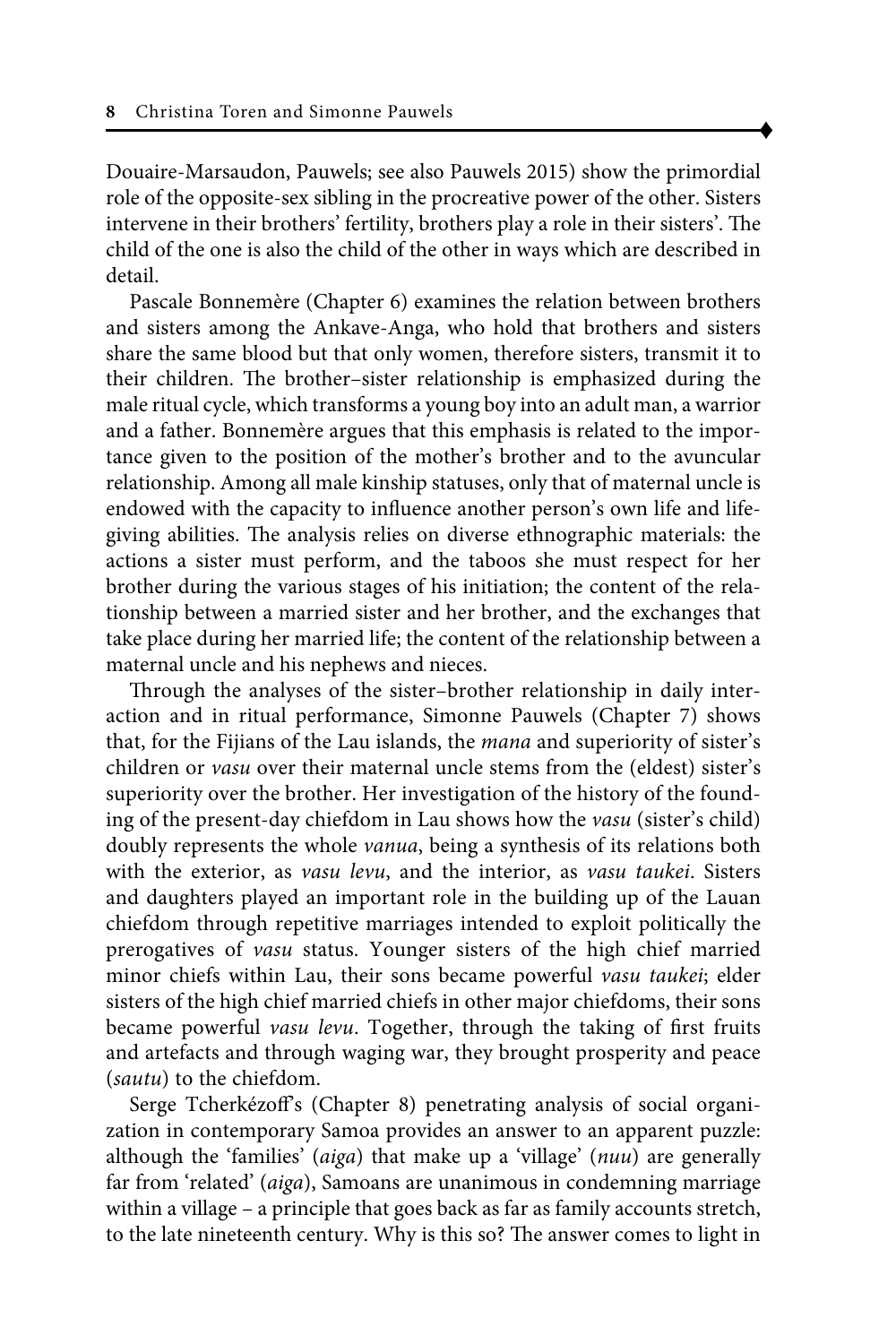Tcherkézoff's explanation of how it comes to be the case that, at a certain encompassing level of representation, all villagers are 'brother or sister' to each other. This kind of village organization is the most striking example of the continuing importance of the 'brother–sister relationship' (*feagaiga*) in Samoa. The brother–sister overarching link becomes evident by means of an analysis of the composition of the 'village' (*nuu*) not just as a group of 'families' (*aiga*) but as made up by three ceremonial groupings that include everyone, and that are also called *nuu*: the family (*aiga*) representatives (*sui*), also called family heads (*ulu*) or *matai* (translated in the literature as titleholders or 'chiefs'); their 'sons'; their 'daughters'. Tcherkézoff explores this configuration as it is evinced in ideas and practice to show not only why the deep meaning of the word *nuu* is 'community', but why that community continues to demand that marriage be exogamous.<sup>6</sup>

♦

Françoise Douaire-Marsaudon (Chapter 9) sets out to reconsider the institution of the Tongan *fahu*, and through it the sociological and symbolic implications of opposite-sex siblingship. Her objective is to show that the brother–sister relationship acquires its full meaning when the brother and sister have produced their respective offspring: each of them is, in their own way, the true parent of the other's child. This appropriation of descendants through opposite-sex siblingship is institutionalized by the *fahu* relation, which appears to be the core of the unfolding of kinship over generations. As such (like the *vasu* in Fiji), the *fahu* position plays a crucial role at the interface between the domestic and the political spheres. Douaire-Marsaudon thus argues that the *fahu* complex of relationships continues to be the pivot of the Tongan kinship system, linking together generations, male and female lines, the living and the dead. As such, it shapes domains of domestic and ritual life, and the political sphere in particular, and creates kinship bonds between persons who are not supposed to be kin.

The kinship vocabulary of the Nasau people, who live in eastern central Viti Levu and are part of the former so called 'hill tribes', is analysed by Françoise Cayrol (Chapter 10). The structure of this vocabulary, in which opposite sex plays a determining role, leads to the distinguishing of two main categories of kin, shaped by the distinction, or not, of birth order. Cayrol's analysis focuses on the relations of principal importance expressed in this vocabulary: those of status, those between brother and sister, and between maternal uncle and the uterine nephew – this being linked to the famous *vasu* position associated with the 'heaviest' and most difficult work. These relations evoke the differentiated ties a person has with the origin gods of their mother's and father's group, for Christianity has had little impact on their importance for Nasau people. The analysis demonstrates how the structure of this vocabulary is linked to the omnipresent generational distinction of '*ako/lavo* and its particular expressions of temporality.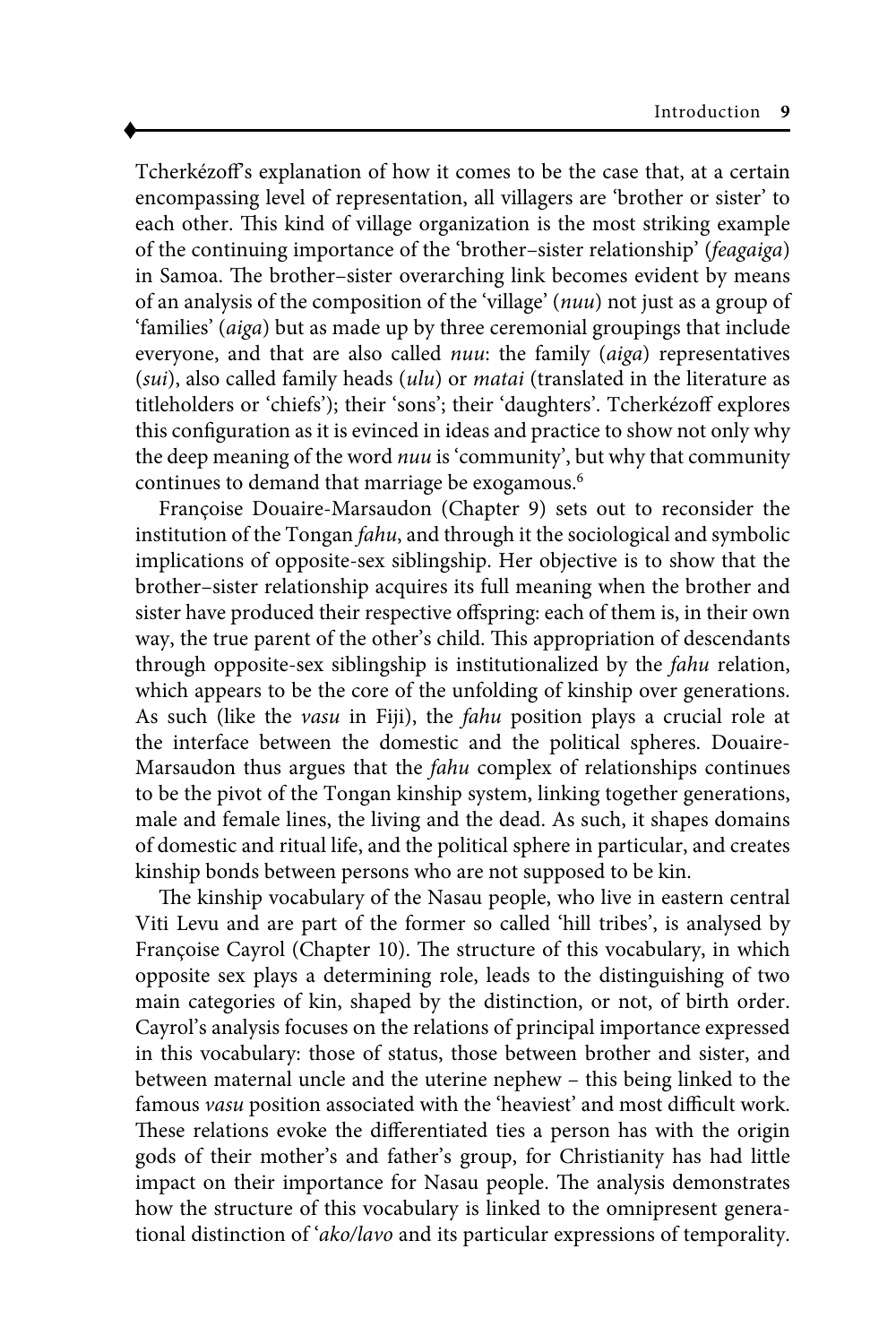There is a beautiful analytical connection made here between the kinship logic and the constitution of a Nasau person in terms of place – *vanua, dra* (blood) and *bula* (life) – as expressed in the giving of names.

♦

#### **Knowledge that Counts**

The overall objective of the present volume is to make evident the continuing central importance of kinship in the Pacific as 'knowledge that counts'. As Toren shows in the concluding chapter (Chapter 11) this knowledge is constituted over time in terms of life-cycle and other rituals, of pervasive ritualized behaviour, and of exegesis specifically concerned to remind people of ritual duties and obligations. The microhistorical process of constituting knowledge is one in which ideas are at once maintained and transformed. Thus the essays collected here will, it is hoped, enable the reader to understand what is happening to contemporary kinship in certain Pacific contexts, and at the same time enable them to see that change and continuity in the ideas and practices in which kinship consists are not separable processes, but rather aspects of one another.

#### **Notes**

- 1 For example, for an able consideration of the history of the genealogical method and its uses in contemporary anthropology, see Bamford and Leach (2009); see also Franklin and McKinnon (2001) and Schweitzer (2000).
- 2. See Carsten (1995 and 2000), Carsten and Hugh-Jones(1995) and compare Strathern (1981), Edwards (2000), Edwards and Strathern (2000) and Evans (2006).
- 3. This observation is explored by Viveiros de Castro (2009) in respect of the widespread focus on kinship as a 'constructed process'. In this connection, Toren has long argued that ideas of 'cultural' and/or 'social construction' are artefacts of taken-for-granted theoretical distinctions between biology and culture, and individual and society (see e.g. Toren 1999b).
- 4. Toren (1999a) shows how the ontogenetic process of constituting kinship as intentionality makes any given Fijian able ideally to be kin with any other and, further, makes kinship serve at once as the expression of collective order, as the domain of relations in whose terms libidinal desire is structured, and as the ground of ideas of self and other. An understanding of kinship has to be constituted rather than merely received, and a key element in this process is a developed consciousness of one's peers as peers. To become consciously a subject of kinship, a Fijian child has to find its peers; in so doing it begins to know kinship as the inexhaustible and unifying medium of all its relations with others. This example of an analysis of a particular Fijian ontogeny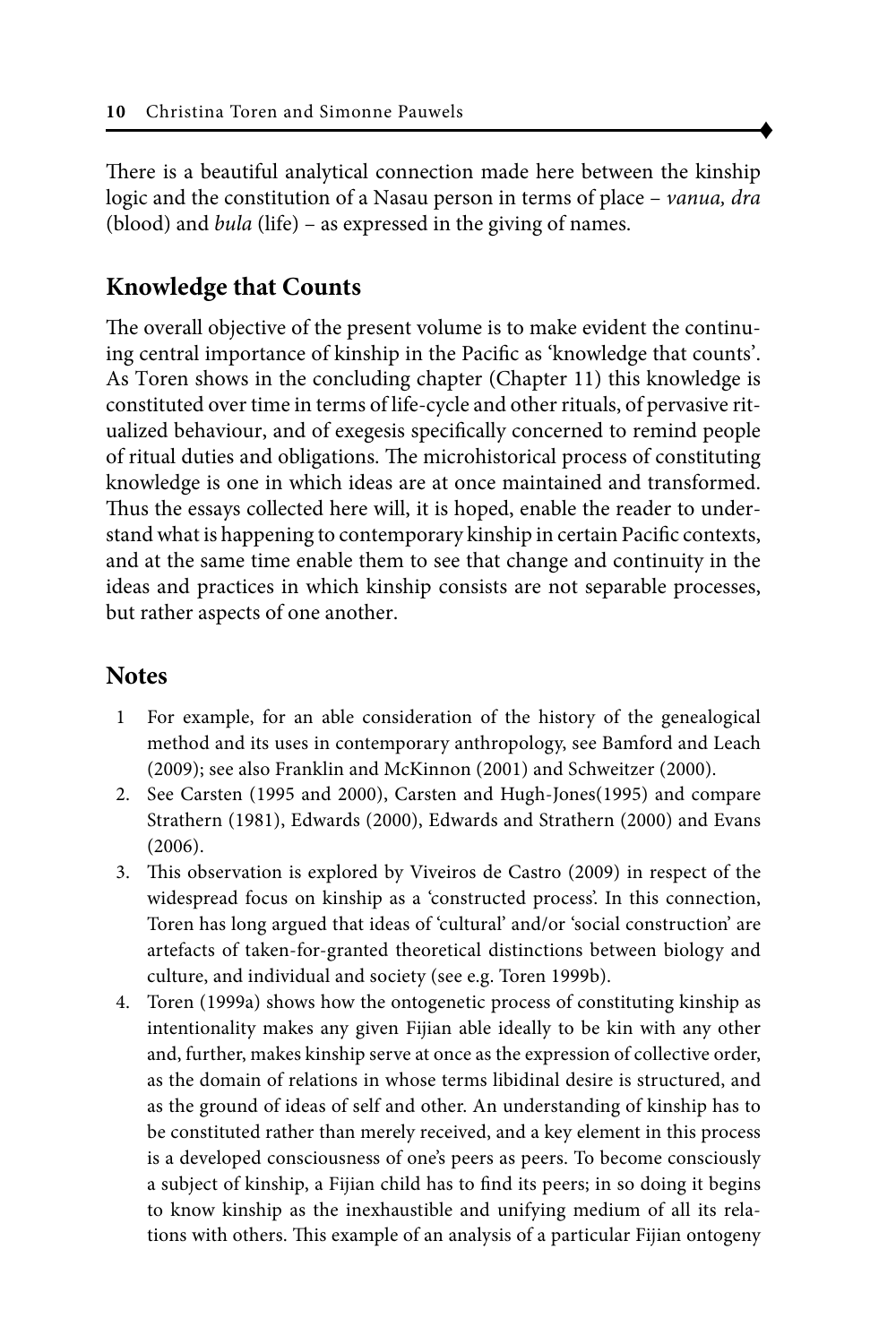provides a method that allows access to the preoccupations of the people whose manifold relations with one another are the object of anthropological analysis.

- 5. In contrast, a house in an Eastern Indonesian house-based society strives for permanence in its relations. Two houses, wife-givers and wife-takers, constantly repeat marriage alliances, and tend to join in a much wider timeless circle of houses bound by marriage (Pauwels 1990, 1994).
- 6. Here Samoan kinship contrasts with the Fijian and Tongan variants, where a woman can be a sister and a spouse in the same community, even if her ritual role will always be that of a sister.

#### **References**

♦

- Bamford, S. 2004. 'Conceiving Relatedness: Non-substantial Relations Among the Kamea of Papua New Guinea', *Journal of the Royal Anthropological Institute* 10: 287–306.
- Bamford, S., and J. Leach. 2009. 'Introduction', in S. Bamford and J. Leach (eds), *Kinship and Beyond: The Genealogical Model Reconsidered*. New York: Berghahn.
- Carsten, J. 1995. 'The Substance of Kinship and the Heat of the Hearth: Feeding, Personhood and Relatedness among Malays in Pulau Langkawi', *American Ethnologist* 22(2): 223–41.

 (ed.). 2000. *Cultures of Relatedness: New Approaches to the Study of Kinship*. Cambridge: Cambridge University Press.

- Carsten, J., and S. Hugh-Jones (eds). 1995. *About the House: Lévi-Strauss and Beyond*. Cambridge: Cambridge University Press.
- Collier, J.F., and S.J. Yanagisako (eds). 1987. *Gender and Kinship: Essays Toward a Unified Analysis*. Stanford: Stanford University Press.
- Edwards, J. 2000. *Born and Bred: Idioms of Kinship and New Reproductive Technologies in England*. Oxford: Oxford University Press.
- Edwards, J., and M. Strathern. 2000. 'Including Your Own', in J. Carsten (ed.), *Cultures of Relatedness: New Approaches to the Study of Kinship*. Cambridge: Cambridge University Press.
- Evans, G. 2006. *Educational Failure and Working Class White Children in Britain*. Basingstoke: Palgrave Macmillan.
- Franklin, S., and S. McKinnon (eds). 2001. *Relative Values: Reconfiguring Kinship Studies*. Durham, NC: Duke University Press.
- Gow, P. 1989. 'The Perverse Child: Desire in a Native Amazonian Subsistence Economy', *Man* 24: 299–314.

 2000. 'Helpless: The Affective Preconditions of Piro Social Life', in J. Overing and A. Passes (eds), *The Anthropology of Love and Hate: The Aesthetics of Conviviality in Native Amazonia*. London: Routledge.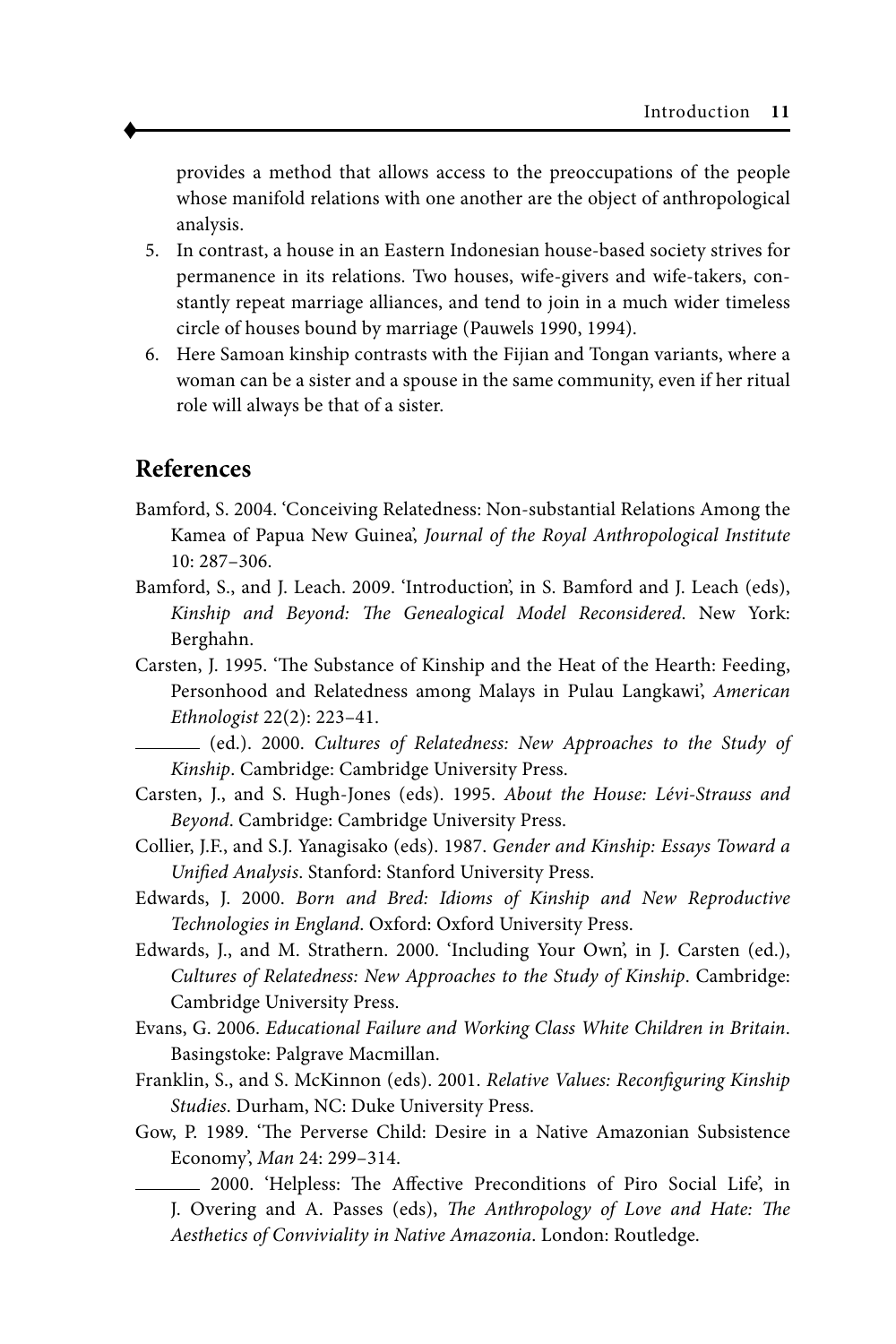2001. *An Amazonian Myth and its History*. Oxford: Oxford University Press.

♦

- Kuper, A. 2013 'Review of Marshall Sahlins *What Kinship Is And Is Not*', *Times Literary Supplement*, 12 July, pp.12–13.
- Lea, Vanessa R. 1995. 'The Houses of the Mebengokre (Kayapo) of Central Brazil: A New Door to Their Social Organization', in Stephen Hugh-Jones and Janet Carsten (eds), *About the House: Levi-Strauss and Beyond*. Cambridge: Cambridge University Press, pp.206–25.
	- . 2001. 'The Composition of Mebengokre (Kayapó) Households in Central Brazil', in Laura Rival and Neil Whitehead (eds), *Beyond the Visible and the Material*. Oxford: Oxford University Press, pp.157–76.

. 2002. 'Multiple Paternity amongst the Mẽbengokre (Kayapó, Jê) of Central', in Stephen Beckerman and Paul Valentine (eds), *Cultures of Multiple Fathers: The Theory and Practice of Partible Paternity in Lowland South America*. Gainesville: University of Florida, pp.105–22.

- Leach, J. 2003. *Creative Land: Place and Procreation on the Rai Coast of Papua New Guinea*. New York: Berghahn.
- Lowie, R.H. 1928 'A Note on Relationship Terminologies', *American Anthropologist* 30(2): 263–67.
- Marshall, M. 1981. 'Introduction', in M. Marshall (ed.), *Siblingship in Oceania: Studies in the Meaning of Kin Relations*. Ann Arbor: University of Michigan Press.
- Marshall, M., and J.L. Cougghey (eds). 1989. *Culture, Kin, and Cognition in Oceania: Essays in Honor of Ward H. Goodenough*. Special Publication of the American Anthropological Association, 25.

McCallum, C. 2001. *Gender and Sociality in Amazonia: How Real People Are Made*. Oxford: Berg.

Mimica, J. 1991. 'The Incest Passions: An Outline of the Logic of Iqwaye Social Organization, Parts I and II', *Oceania* 62(1): 34–58, 62(2): 81–113.

Murdock, J.P. 1949. *Social Structure*. New York: MacMillan Company.

Nabobo-Baba, U. 2006. *Knowing and Learning: An Indigenous Fijian Approach*. Suva: Institute of Pacific Studies, University of the South Pacific.

Pauwels, S. 1990 'La relation frère–soeur et la temporalité dans une société d'Indonésie orientale', *L'Homme* 116: 7–29.

 1994 'Siblingship and (In)Temporality: Towards a Definition of the House (Eastern Indonesia)', in L.E. Visser (ed.), *Halmahera and Beyond: Social Science Research in the Moluccas in the 1980s*. Leiden: Koninklijk Instituut voor Land-Taal en Volkenkunde Press, pp.79–96.

 2015. 'Soeurs et frères dans les îles Lau (Fidji); la relation entre village et ville', *Anthropologica*.

Rival, L. 1998. 'Androgynous Parents and Guest Children: The Huaorani Couvade', *Journal of the Royal Anthropological Institute* 4(4): 619–42.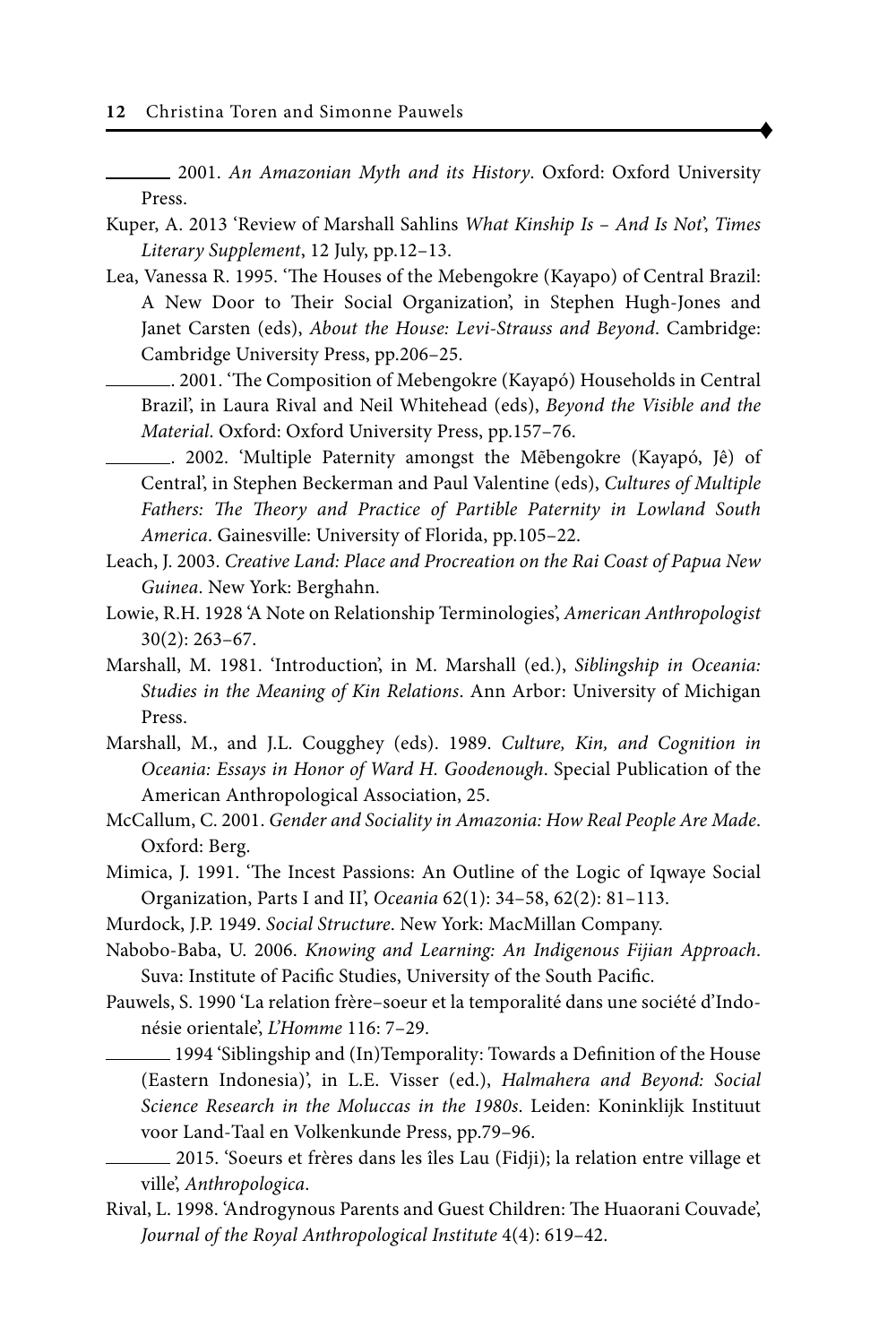- Rival, L. and N.Whitehead (eds). 2001. *Beyond the Visible and the Material*. Oxford: Oxford University Press.
- Sahlins, M. 1985. *Islands of History*. London: Tavistock.

♦

 2011. 'What Kinship Is, Parts I and II', *Journal of the Royal Anthropological Institute* 17: 2–19, 227–42.

- Santos-Granero, F. 2000. 'The Sisyphus Syndrome, or the Struggle for Conviviality in Native Amazonia', in J. Overing and A. Passes (eds), *The Anthropology of Love and Hate: The Aesthetics of Conviviality in Native Amazonia*. London: Routledge, pp.268–87.
	- 2007. 'Of Fear and Friendship: Amazonian Sociality Beyond Kinship and Affinity', *Journal of the Royal Anthropological Institute* 13(1): 1–18.
- Schneider, D.M. 1984. *A Critique of the Study of Kinship*. Ann Arbour: University of Michigan Press.
- Schweitzer, P.P. (ed.). 2000. *Dividends of Kinship: Meanings and Uses of Social Relatedness*. London: Routledge.
- Stasch, R. 2003. 'Separateness as a Relation: The Iconicity, Univocality and Creativity of Korowai Mother-in-Law Avoidance', *Journal of the Royal Anthropological Institute* 9(2): 317–37.
- Strathern, M. 1981. *Kinship at the Core: An Anthropology of Elmdon, a Village in North-west Essex in the Nineteen-Sixties*. Cambridge: Cambridge University Press.

 1985. 'Kinship and Economy: Constitutive Orders of a Provisional Kind', *American Ethnologist* 12: 191–209.

 1988. *The Gender of the Gift. Problems with Women and Problems with Society in Melanesia*. Berkeley: University of California Press.

- Taylor, A.C. 2000. 'Le sexe de la proie: Représentations jivaro du lien de parenté', *L'Homme* 154/155: 309–34.
- Théry, I., P. Bonnemère, L.L. Downs and A.C. Taylor. 2008. *Ce que le genre fait aux personnes*. Paris: Ecole des Hautes Etudes en Sciences Sociales.
- Toren, C. 1988. 'Review of Marshall Sahlins, *Islands of History', Critique of Anthropology* 8(1): 113–18.
- 1990. *Making Sense of Hierarchy: Cognition as Social Process in Fiji*. London: Athlone.

 1999a. 'Compassion For One Another: Constituting Kinship as Intentionality in Fiji', *Journal of the Royal Anthropological Institute* 5: 265–80.

1999b. *Mind, Materiality and History: Explorations in Fijian Ethnography*. London: Routledge.

2009. 'Intersubjectivity as Epistemology', *Social Analysis* 53(2): 130–46.

 2012a. 'Anthropology and Psychology', in J. Gledhill and R. Fardon (eds), *Sage Handbook of Social Anthropology*. New York: Sage.

 2012b. 'Imagining the World that Warrants Our Imagination: The Revelation of Ontogeny', *Cambridge Anthropology* 30(1): 64–79.